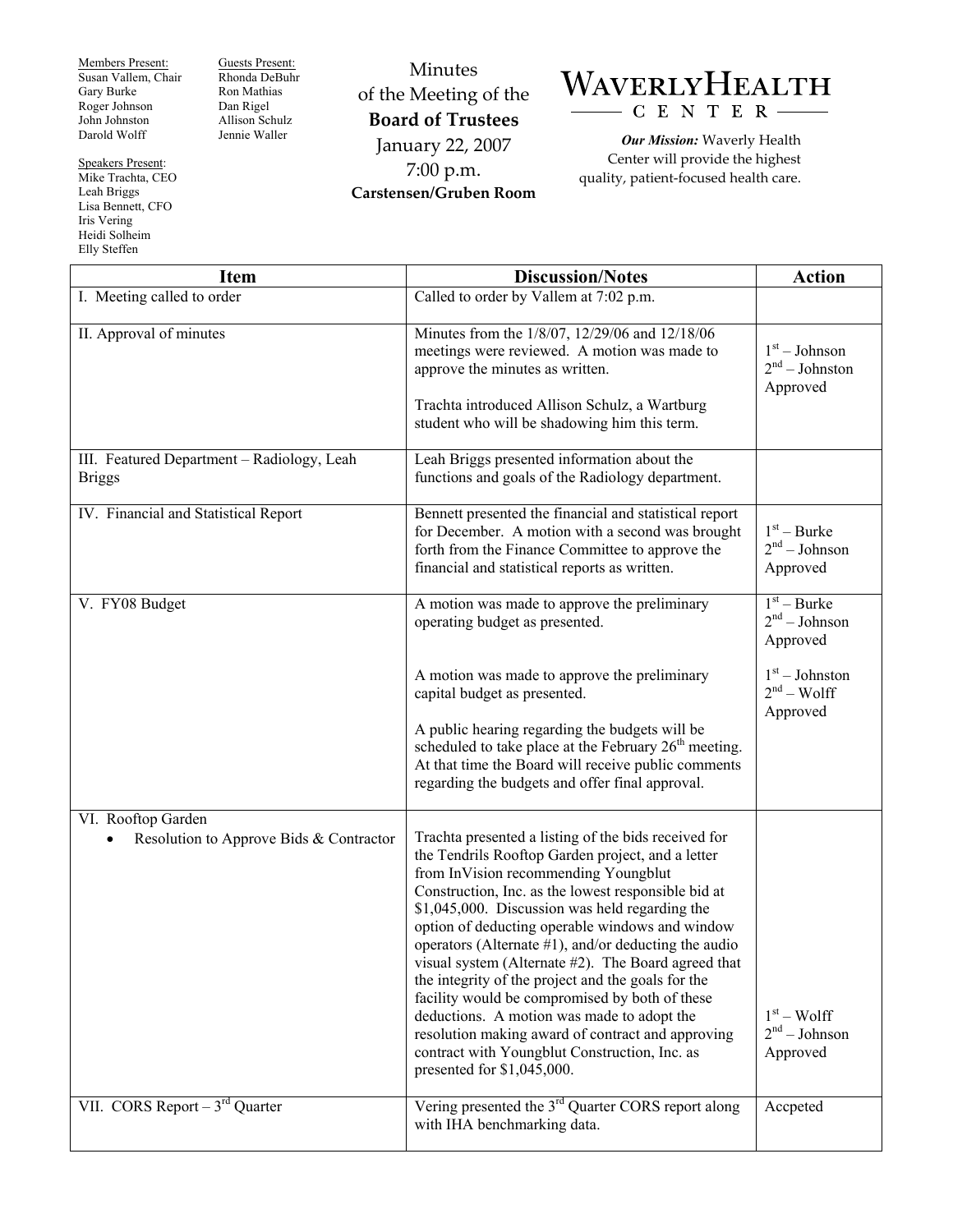| VIII. Committee/Department Reports:<br>• Performance Improvement<br>Home Health/Alternative Care<br>$\bullet$                                                                    | The Performance Improvement and Home &<br>Community Health/Alternative Care reports were<br>presented as included in the Board packets.                                                                                                                                                                                                                                                                                                                                                                                                                                                                                                                                                                                                                           | Accepted                                                |
|----------------------------------------------------------------------------------------------------------------------------------------------------------------------------------|-------------------------------------------------------------------------------------------------------------------------------------------------------------------------------------------------------------------------------------------------------------------------------------------------------------------------------------------------------------------------------------------------------------------------------------------------------------------------------------------------------------------------------------------------------------------------------------------------------------------------------------------------------------------------------------------------------------------------------------------------------------------|---------------------------------------------------------|
| IX. C.E.O.'s Report<br>• Home Health Advisory Board Member<br>Reappointment (Dr. Lee Fagre, Dr. James<br>Rathe, Deb Schroeder, Ann Killion, Teresa<br>Moerer, and Rhonda DeBuhr) | A motion was made to reappoint the Home Health<br>Advisory Board Members as listed at left.<br>Trachta reported that the General Surgery candidate<br>we have been speaking with has not signed a<br>contract. At this time the search will be opened to<br>additional candidates.<br>Trachta reported that Dr. Nkadi, a non-invasive<br>cardiologist was on campus today to interview and<br>tour the hospital.                                                                                                                                                                                                                                                                                                                                                  | $1st - Burke$<br>$2nd - Johnson$<br>Approved            |
| X. Annual Business                                                                                                                                                               |                                                                                                                                                                                                                                                                                                                                                                                                                                                                                                                                                                                                                                                                                                                                                                   |                                                         |
| • Annual Competency Reports                                                                                                                                                      | Trachta presented the 2006 Annual Competency<br>Report. A motion was made to approve the<br>Competency Report as written.                                                                                                                                                                                                                                                                                                                                                                                                                                                                                                                                                                                                                                         | $1st - Johnston$<br>$2nd - Wolf$<br>Approved            |
| Review of Board Bylaws<br>$\bullet$                                                                                                                                              | Trachta presented the Board of Trustees Bylaws for<br>annual review. Discussion was held regarding the<br>description of the Personnel Committee on page 4.<br>A motion was made to approve the following<br>revision:<br>Section 5. The Personnel Committee shall consist<br>of a Chair and one other member of the Board.<br>An alternate member for the Committee will also<br>be named. The Personnel Committee shall<br>review, for Board action, all salary schedules and<br>personnel policies. The Personnel Committee<br>shall serve as the final appeal body in the Fair<br>Treatment Procedure (see the personnel manual)<br>and the Grievance Procedure Relating to<br>Discrimination. The Personnel Committee shall<br>meet at least twice per year. | $1st - Wolf$<br>$2nd - Burke$<br>Approved               |
|                                                                                                                                                                                  | A motion was made to approve the Bylaws as<br>reviewed and revised.                                                                                                                                                                                                                                                                                                                                                                                                                                                                                                                                                                                                                                                                                               | $1st - Burke$<br>2 <sup>nd</sup> – Johnston<br>Approved |
| <b>Contracted Services Review</b>                                                                                                                                                | Trachta presented the list of contracted service<br>providers for review. This information will be<br>reviewed by the Medical Staff at their February<br>meeting. A motion was made to approve the<br>contracted services review contingent upon approval<br>from the Medical Staff.                                                                                                                                                                                                                                                                                                                                                                                                                                                                              | $1st - Johnston$<br>$2nd - Johnson$<br>Approved         |
| <b>Confidentiality Statement</b><br>$\bullet$                                                                                                                                    | Trachta presented the annual Confidentiality<br>statement. Board members reviewed and signed the<br>statement.                                                                                                                                                                                                                                                                                                                                                                                                                                                                                                                                                                                                                                                    |                                                         |
| Duality and Conflict of Interest<br>$\bullet$                                                                                                                                    | Trachta presented the annual Duality and Conflict of<br>Interest statement. Board members reviewed and<br>signed the statement. It was noted that Roger<br>Johnson's statement from last year shall remain in<br>effect.                                                                                                                                                                                                                                                                                                                                                                                                                                                                                                                                          |                                                         |
| Election of Officers                                                                                                                                                             | Election of Officers:<br>A motion was made to approve the nomination of                                                                                                                                                                                                                                                                                                                                                                                                                                                                                                                                                                                                                                                                                           | $1st - Wolf$                                            |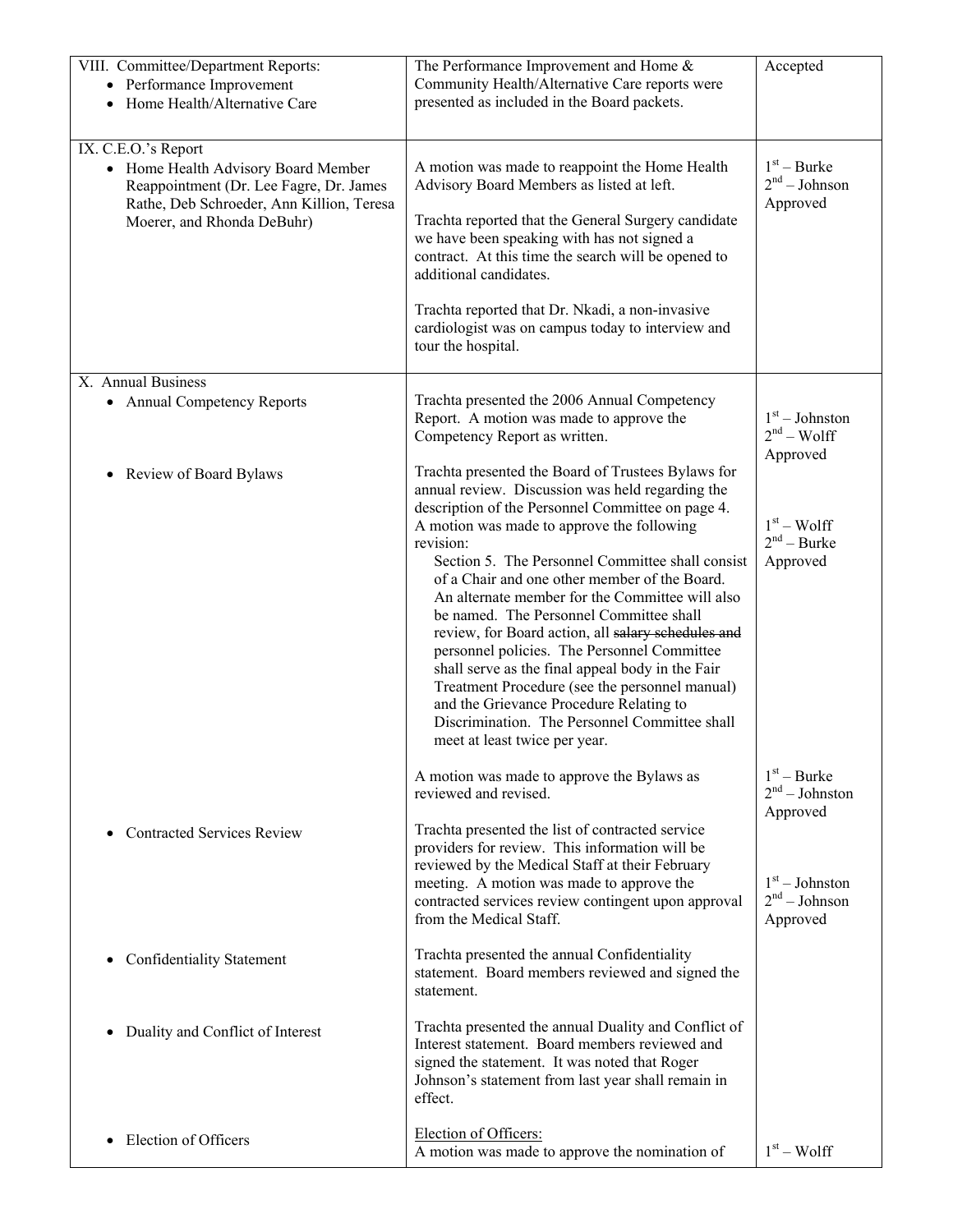|                                                                                                                                                                                                                                                                                                                                                                                                                                                          | Susan Vallem to the position of Chair of the Board<br>of Trustees and Gary Burke to the position of<br>Secretary of the Board of Trustees. Vallem and<br>Burke both accepted appointment to the positions as<br>listed.                                                                                                                                                                                                                                                                                                                                                                                                                                                                                                                                           | 2 <sup>nd</sup> – Johnston<br>Approved        |
|----------------------------------------------------------------------------------------------------------------------------------------------------------------------------------------------------------------------------------------------------------------------------------------------------------------------------------------------------------------------------------------------------------------------------------------------------------|-------------------------------------------------------------------------------------------------------------------------------------------------------------------------------------------------------------------------------------------------------------------------------------------------------------------------------------------------------------------------------------------------------------------------------------------------------------------------------------------------------------------------------------------------------------------------------------------------------------------------------------------------------------------------------------------------------------------------------------------------------------------|-----------------------------------------------|
| XI. Medical Staff Report                                                                                                                                                                                                                                                                                                                                                                                                                                 | No report.                                                                                                                                                                                                                                                                                                                                                                                                                                                                                                                                                                                                                                                                                                                                                        |                                               |
| XII. Press Ganey Patient Satisfaction Survey<br>Reports                                                                                                                                                                                                                                                                                                                                                                                                  | Solheim presented the Press Ganey patient<br>satisfaction quarterly reports for Inpatient, Outpatient<br>Surgery, Emergency Room, Outpatient Services, and<br>Home Health.                                                                                                                                                                                                                                                                                                                                                                                                                                                                                                                                                                                        |                                               |
| XIII. Service Excellence Update                                                                                                                                                                                                                                                                                                                                                                                                                          | Steffen presented an update on the Service<br>Excellence initiative. A workshop entitled Winning<br>with Difficult People will be held on February 8 <sup>th</sup> .<br>The Service Excellence Advisors have been trained<br>and will begin the process of training their co-<br>workers. There will be 25 Service Excellence<br>workshops scheduled from February $27th$ through<br>March 28 <sup>th</sup> . Board members are invited to attend the<br>Winning with Difficult People session and one of the<br>Service Excellence workshops. More information<br>will be emailed regarding dates, times and locations.                                                                                                                                          |                                               |
| XIV. Old Business                                                                                                                                                                                                                                                                                                                                                                                                                                        | None.                                                                                                                                                                                                                                                                                                                                                                                                                                                                                                                                                                                                                                                                                                                                                             |                                               |
| XV. New Business<br>• Provisional to Regular Status on Medical<br>Staff:<br>Joan Blanchard, RN - Ancillary,<br>٠<br><b>CVMS</b><br>Sara Joens, RN - Ancillary, Dr. Mauer<br>٠<br>Joseph Kinskey, M.D. - Courtesy, ER,<br>٠<br>EPA<br>Jeanne Rothamel, RN - Ancillary, Dr.<br>٠<br>Bell<br>Michael Schwemm, M.D. - Courtesy,<br>٠<br>ER, EPA<br>David Congdon, M.D. - Consulting,<br>٠<br>Otolaryngology, CVMS<br>New/Revised Policies: None<br>$\bullet$ | Trachta presented the provisional to regular<br>appointments as listed at left. The files have been<br>reviewed by the Executive Committee of the Medical<br>Staff. The Executive Committee recommends<br>approval. A motion was made to approve the items<br>as individually considered and recommended by the<br>Executive Committee of the Medical Staff.                                                                                                                                                                                                                                                                                                                                                                                                      | $1st - Burke$<br>$2nd - Johnston$<br>Approved |
| <b>Finance Committee</b><br>$\bullet$<br>Capital Request - Server Room<br>٠<br>Remodel<br>Capital Request - OB TraceVue Lease<br>٠<br><b>Personnel Committee</b>                                                                                                                                                                                                                                                                                         | Trachta reported that the Finance Committee met on<br>January 19th. Minutes from said meeting were<br>included in the Board packets. Trachta presented the<br>following capital request:<br>Server Room Remodel at a cost not to exceed<br>$\blacksquare$<br>\$46,200<br>OB TraceVue at a cost not to exceed \$42,072<br>A motion with a second is brought forth from the<br>Finance Committee to approve the above listed<br>capital requests as presented.<br>Trachta reported that the Personnel Committee met<br>prior to this meeting. Kristal Graves and Stephanie<br>Cuvelier were selected as the Employees of the<br>Month for February. They were nominated for going<br>above and beyond to provide supplies and assistance<br>to a new foster family. | $1st - Johnson$<br>$2nd - Burke$<br>Approved  |